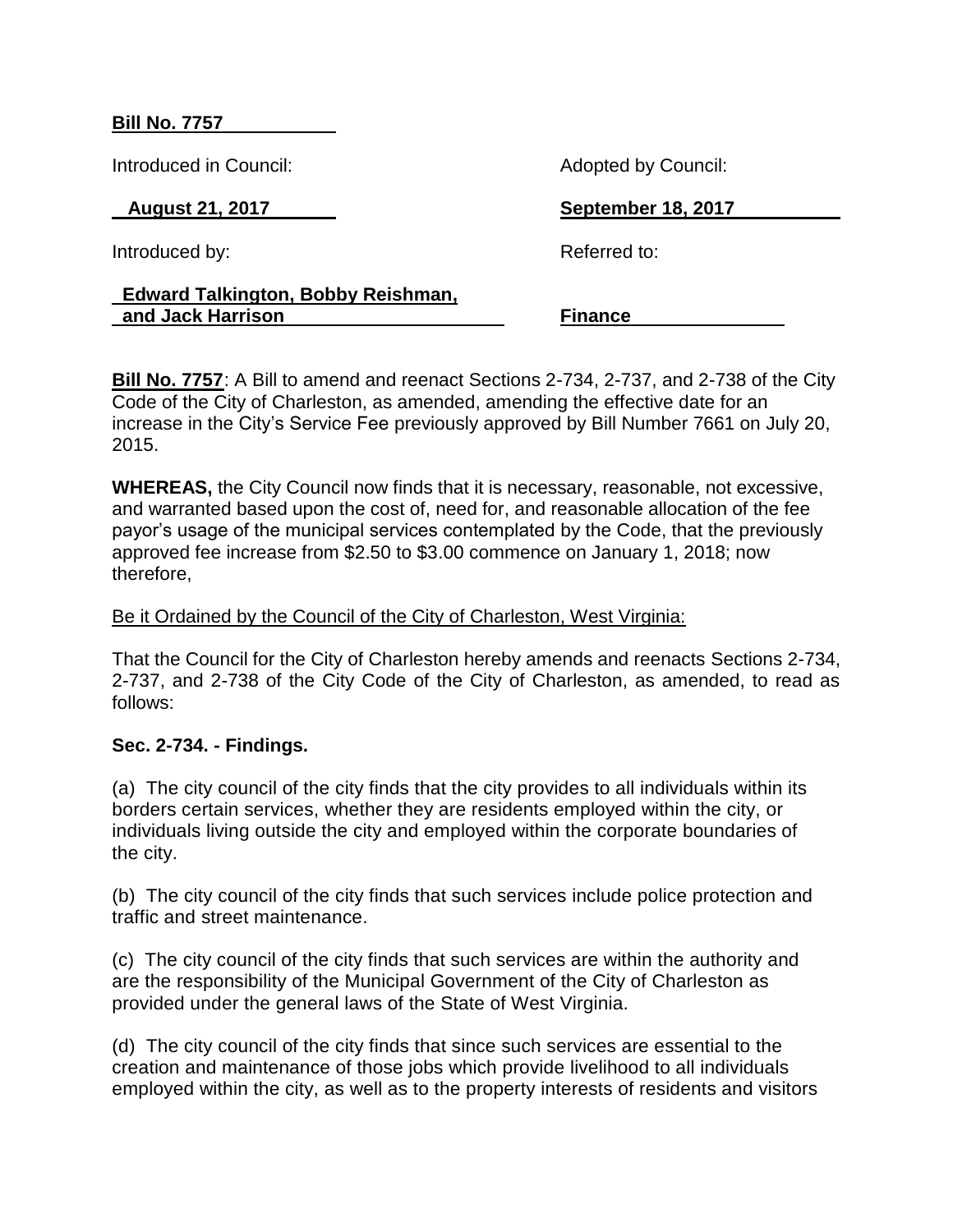to the city, it is therefore reasonable to derive a portion of the cost of providing and maintaining such services from said individuals.

(e) The city council of the city finds that W. Va. Code § 8-13-13 provides that every municipality has the plenary power and authority to provide by ordinance for the installation, continuance, maintenance or improvement of such services, to make reasonable regulations with respect thereto, and to impose by ordinance upon the users of such services reasonable rates, fees and charges to be collected in the manner prescribed in the ordinance.

(f) The city council of the city finds that all of those individuals, who use, enjoy and benefit from these services, should bear an equitable share of the costs thereof.

(g) The city council of the city finds that the imposition of the city service fee established herein is a reasonable system of distributing the costs to all of the users that the city can reach through reasonable and prudent means and legislation.

(h) The city council of the city finds that the legislature of the State of West Virginia has conferred upon municipalities the plenary power to enact reasonable administrative provisions to ensure the efficient, orderly and equitable implementation and collection of the service fees from all users.

(i) The city council of the city finds that it is in the best interests of the citizens of the city and the users of city services to enact this article to impose a city service fee.

(j) The city council of the city finds that there are tens of thousands of individuals who benefit from municipal services who are not owners of property or residents of the city, but who are employed within the city.

(k) The city council of the city finds that employers located within the city possess important employment information necessary to properly enforce certain aspects and provisions of this article and that, therefore, reasonable regulations concerning obtaining certain information from such employers shall be a necessary and important part of the administration of the city service fee.

(l) The city council of the city finds that raising the fee from \$2.00 to \$2.50 beginning the calendar week of January 3, 2016, and continuing through December 31, 2017January 4, 2020, and from \$2.50 to \$3.00 beginning the calendar week of January 15, 201820, and continuing thereafter, is reasonable, not excessive, and warranted based upon a reasonable allocation of the fee payers' usage of the municipal services contemplated herein.

# **Sec. 2-737. - Imposition of fee; rate.**

Beginning January 3, 2017, and continuing through December 31, 2017, Tthere is hereby imposed a city service fee upon each employee and self-employed individual